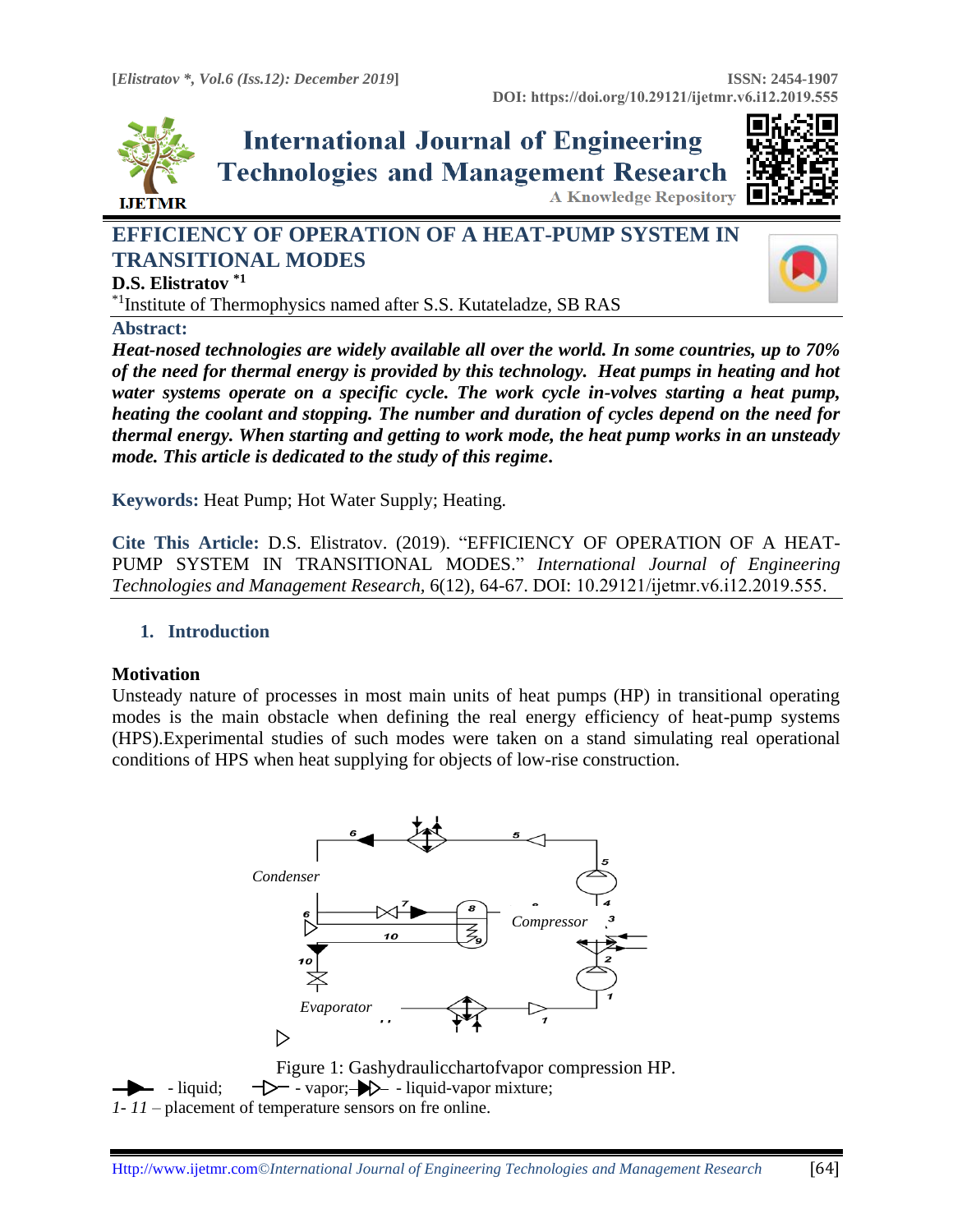Continuous phase-by-phase measurement of the electric power consumed by the compressor was carried out using the analytical instrument KAEP-02 (КАЭП-02). The gas-hydraulic circuit of HP of Vitocal-350 brand based on a scroll compressor with intermediate throttling with location of temperature sensors is shown in Figure 1. A non-azeatropic mixture of R-407 freons (R-134a - 52%, R32-23%, R-125-25%) was used as a working material.

#### **2. Method**

Two main operating modes of the HP were investigated: 1) from the moment the HP was first turned on to reach the operating mode; 2) maintaining the required temperature of the heat carrier of the heat supply system. The dynamics of temperature changes (Fig. 2) gives a visual representation of the complex nature of the processes in the main HP apparatuses.



Figure 2: Indications of temperature sensors during operation (For location of the indicated temperature sensors, see Fig. 1).

Entering the operating mode. Changes in the loads of the main devices (Fig. 3) from the moment they are turned on until they enter the operating mode ("Warm-up") are complex. In this case, the values of the conversion coefficient (Fig. 4) first reach their maximum, and then monotonously decrease.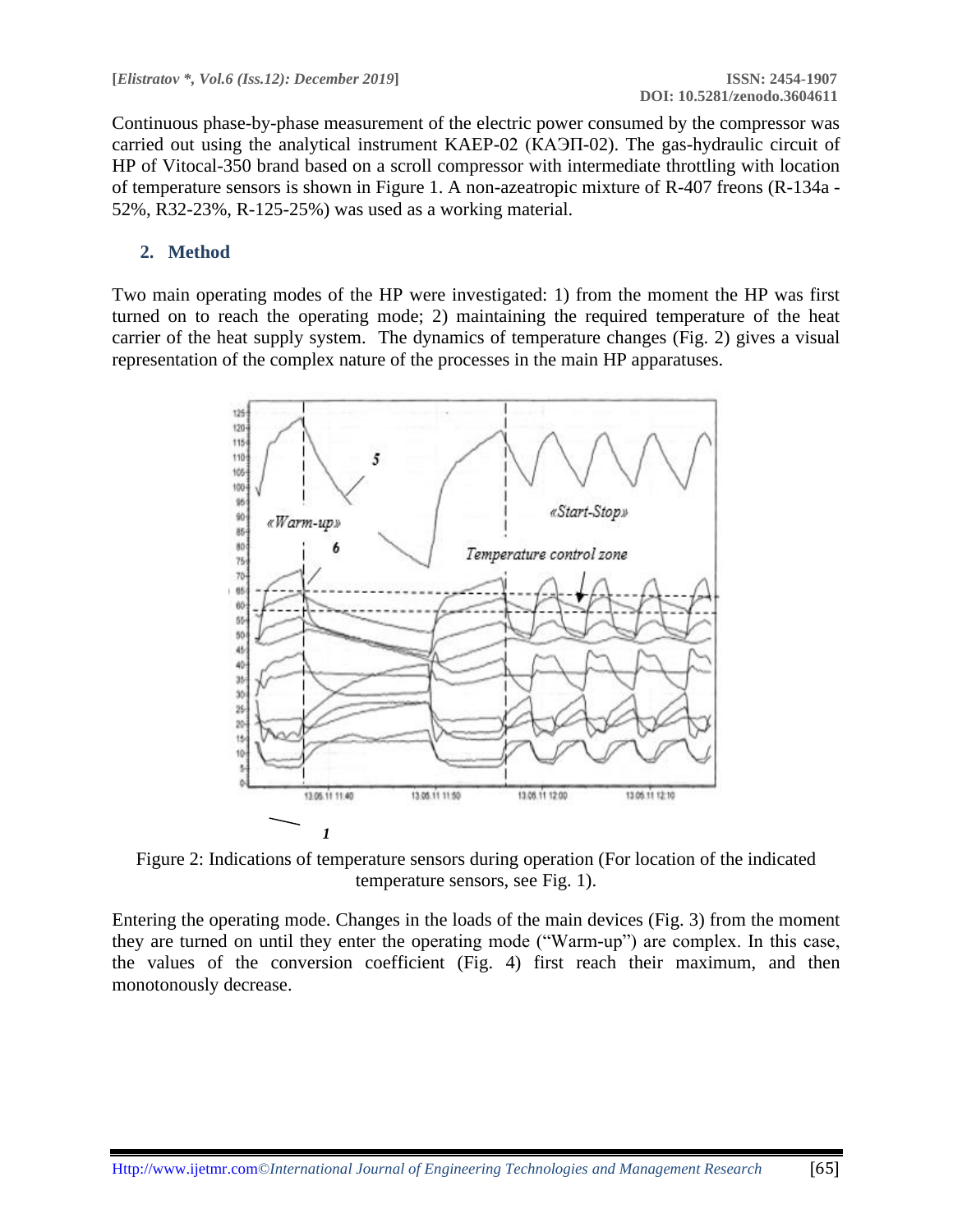**Q,N.КВт**







Figure 4: Current conversion rate

Average conversion rate:

$$
\overline{\varphi} = \int_{0}^{t} Q d\tau / \int_{0}^{t} N d\tau \approx \overline{Q} / \overline{N} = \sum_{i=1}^{n=32} Q_i / \sum_{i=1}^{n=32} N_i = \sum_{i=1}^{n=32} \varphi_i / 32 = 2,95
$$

Where:  $\overline{Q}$ ,  $\overline{N}$ , *n* - accordingly, the total amount of heat generated, energy expended, the number of intermediate 32 equal time periods for averaging the result for the entire period τ.

"Start-stop" operating mode. This mode is characterized by episodic shutdown and turning on of the compressor to maintain the heat carrier temperature of the heat supply system in a predetermined narrow control range from  $t_{\text{max}}$  to  $t_{\text{min}}$ . The values of the parameters within one cycle are presented in the table.

Table 1: Discrete values of parameters of cycle and heat carriers of heat supply systems and lowgrade heat source.

|      |         | N, kw   $\Delta T$ evaporation,   $\Delta T$ condensation   Q evaporator,   Q condenser, kw   $\varphi$ |      |                  |  |
|------|---------|---------------------------------------------------------------------------------------------------------|------|------------------|--|
|      | $\circ$ | $\circ$                                                                                                 | kw   |                  |  |
| 6.10 |         |                                                                                                         | 8,06 |                  |  |
|      |         | 20.3                                                                                                    | 7.29 |                  |  |
|      | 0.6     |                                                                                                         |      | 3,3 <sup>c</sup> |  |